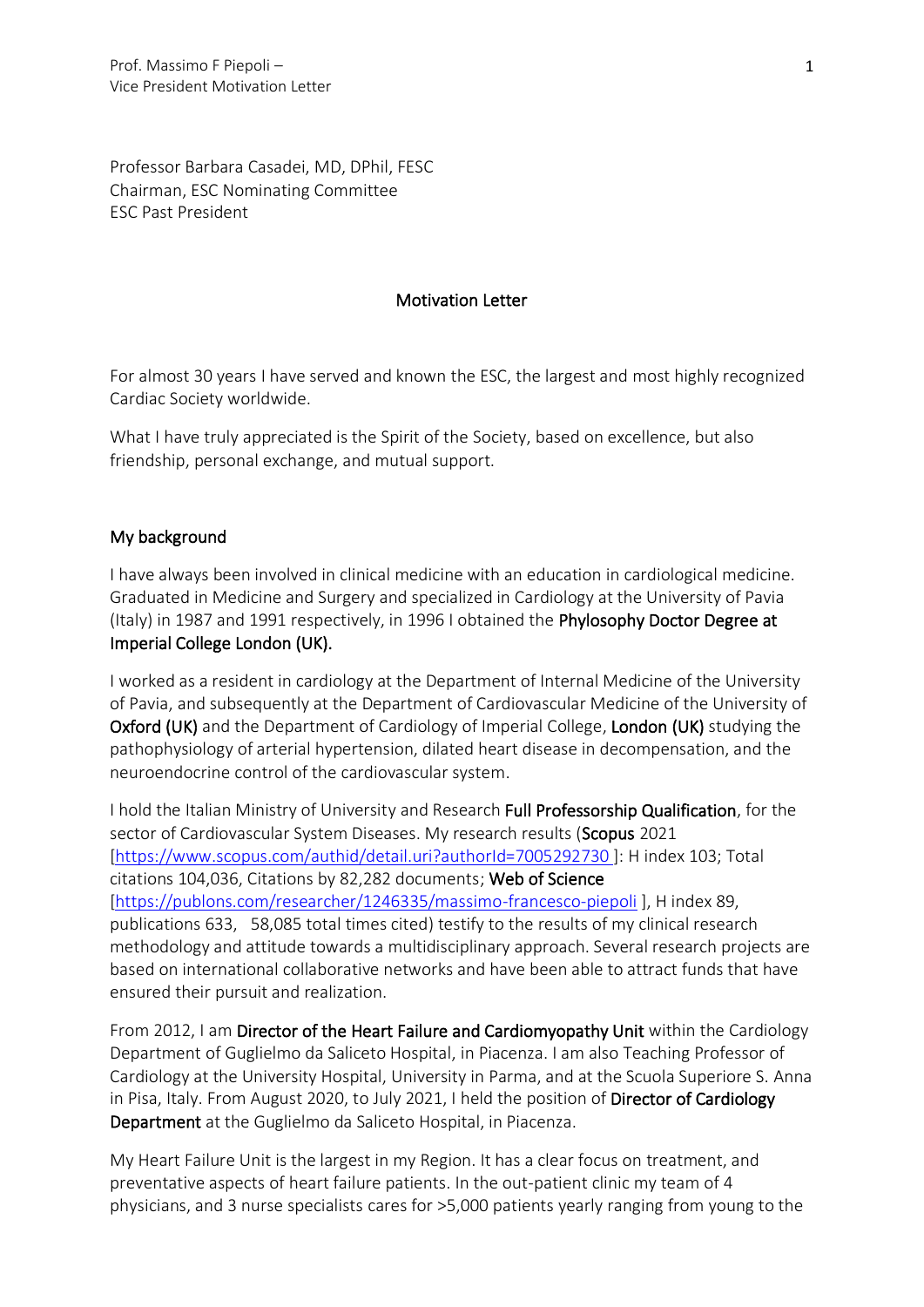Prof. Massimo F Piepoli – Vice President Motivation Letter

elderly. This spectrum of patients has had an impact on my research interest, which has focused on the role of exercise in the prevention and therapy, treatment of cardiovascular risk factors and cardiac disease focusing on heart failure with reduced or preserved ejection fraction.

In my country, Italy, I have been actively involved in several activities of the two major Scientific Societies, and namely the ANMCO (Emilia Romagna Region Section, Study Group on Heart Failure) and the SIC (Study Groups on Heart Failure, on Exercise Physiology, Sport Cardiology and Rehabilitation and Emilia Romagna and Marche Region Section member).

## My life in the ESC

In 1994 I was awarded the ESC Clinical Research Grant, and in 1998 I was honoured with the Fellowship membership.

Subsequently, I have been serving as an active member of both the European Association of Preventive Cardiology (EAPC) and of the Heart Failure Association (HFA).

In the **EAPC** I served as Chair of the Cardiac Rehabilitation Section (2010-12) and of the Science & Guidelines Committee (2012-16). I am now EAPC Gold Member. Currently, I am serving as EAPC ex officio Board member, being Editor in Chief of the European Journal of Preventive Cardiology (which, under my responsibility has reached the highest ever IF of 7.80, 18<sup>th</sup> rank of Cardiology Journals).

In the HFA I served as a Co-Chairman of the Organising Committee of the two Heart Failure Congresses held in Florence in 2016 and 2021 (the most successful HFA Congresses, with >6,000 and >8,000 participants, respectively), Chair of the Exercise Physiology and Training Committee (2012-2018) and of the Clinical Section (2016-2018). I have been Fellow of the HFA since the institution of this Award (2014) and ex-officio HFA Board member.

I have also directly contributed to the activities of the ESC acting as member of the Committees of Practice Guidelines (2012-2018), of the Congress Programme (2012-14) and now of the Publication Committee. I was honoured to Chair the 6<sup>th</sup> JTF of the 2016 European Guidelines on CVD Prevention in clinical Practice, TF member of 4 ESC Guidelines/Position papers, and Reviewer ESC Chair of two Guidelines (Myocardial Revascularisation, 2014 and Diabetes, 2019)

I am also Editorial Board Member of the most Successful ESC Family Journals: European Heart Journal and European Journal of Heart Failure.

In 2020 I was honoured to have been elected Councillor of the ESC, with the specific task of Credentials. Under the umbrella of the Membership committee, I coordinate a task force of 4 members in charge of revising all FESC Applications and to propose changes for FESC Requirement Criteria.